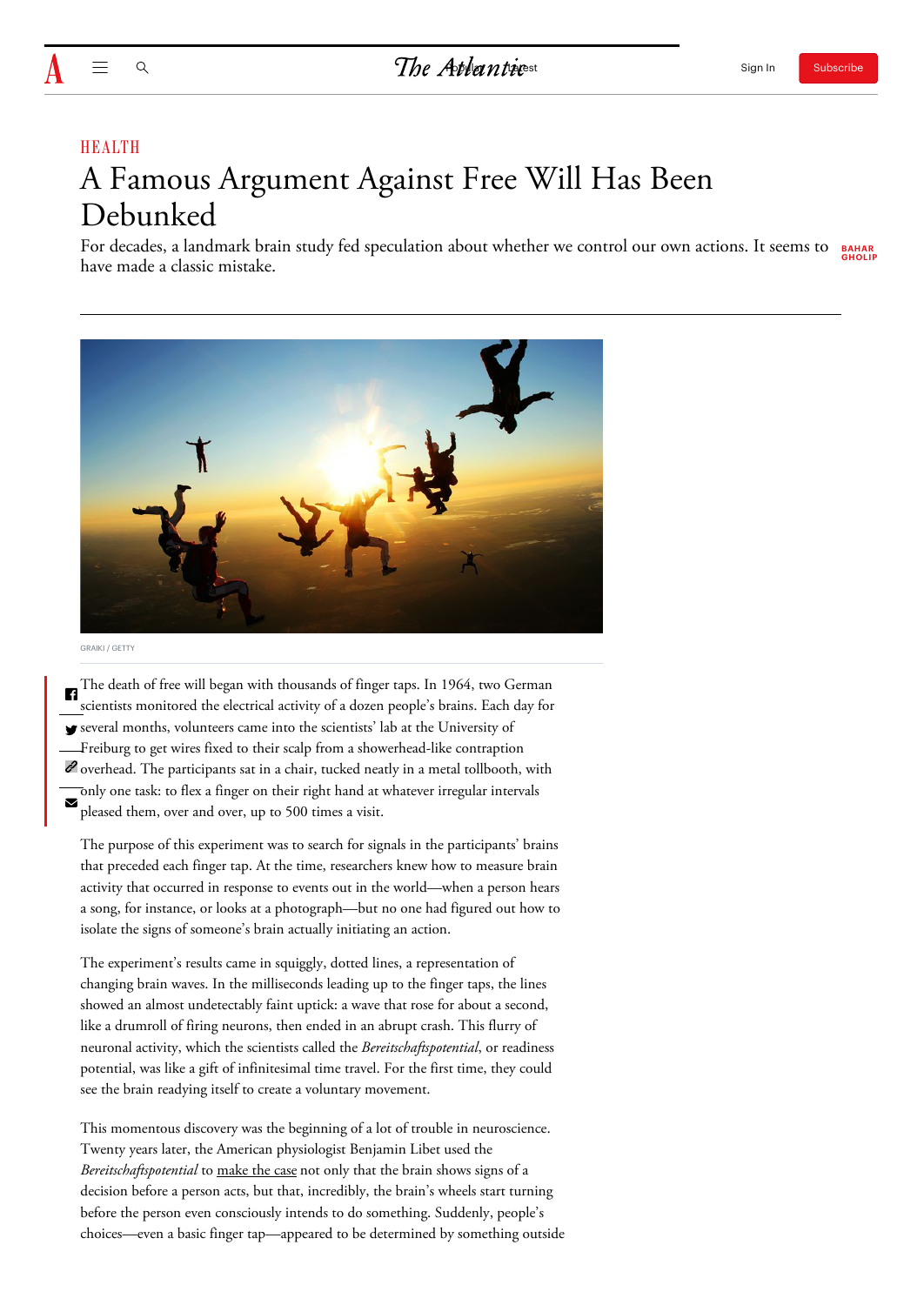of their own perceived volition.

As a philosophical question, whether humans have control over their own actions had been fought over for centuries before Libet walked into a lab. But Libet introduced a genuine neurological argument against free will. His finding set off a new surge of debate in science and philosophy circles. And over time, the implications have been spun into cultural lore.

Today, the notion that our brains make choices before we are even aware of them will now pop up in cocktail-party conversation or in a review of *Black [Mirror](http://www.syfy.com/syfywire/science-behind-the-fiction-what-does-black-mirror-bandersnatch-tell-us-about-free-will)*. It's covered by mainstream journalism outlets, including *This [American](https://www.thisamericanlife.org/662/where-there-is-a-will/act-two-7) Life*[,](https://www.thisamericanlife.org/662/where-there-is-a-will/act-two-7) *[Radiolab](https://www.wnycstudios.org/story/revising-fault-line)*, and this [magazine](https://www.theatlantic.com/magazine/archive/2016/06/theres-no-such-thing-as-free-will/480750/). Libet's work is frequently brought up by popular intellectuals such as Sam Harris and Yuval Noah Harari to argue that science has proved humans are not the authors of their actions.

It would be quite an achievement for a brain signal 100 times smaller than major brain waves to solve the problem of free will. But the story of the *Bereitschaftspotential* has one more twist: It might be something else entirely.

The *Bereitschaftspotential* was never meant to get entangled in free-will debates. If anything, it was pursued to show that the brain has a will of sorts. The two German scientists who discovered it, a young neurologist named Hans Helmut Kornhuber and his doctoral student Lüder Deecke, had grown frustrated with their era's scientific approach to the brain as a passive machine that merely produces thoughts and actions in response to the outside world. Over lunch in 1964, the pair decided that they would figure out how the brain works to spontaneously generate an action. "Kornhuber and I believed in free will," says Deecke, who is now 81 and lives in Vienna.

To pull off their experiment, the duo had to come up with tricks to circumvent limited technology. They had a state-of-the-art computer to measure their participants' brain waves, but it worked only after it detected a finger tap. So to collect data on what happened in the brain beforehand, the two researchers realized that they could record their participants' brain activity separately on tape, then play the reels backwards into the computer. This inventive technique, dubbed "reverseaveraging," revealed the *Bereitschaftspotential*.



Images from the 1964 experiment show the Bereitschaftspotential (left) and one of the fingertapping subjects. (Lüder Deecke)

The discovery garnered widespread attention. The Nobel laureate John Eccles and the prominent philosopher of science Karl Popper compared the study's ingenuity to Galileo's use of sliding balls for uncovering the laws of motion of the universe. With a handful of electrodes and a tape recorder, Kornhuber and Deecke had begun to do the same for the brain.

What the *Bereitschaftspotential* actually meant, however, was anyone's guess. Its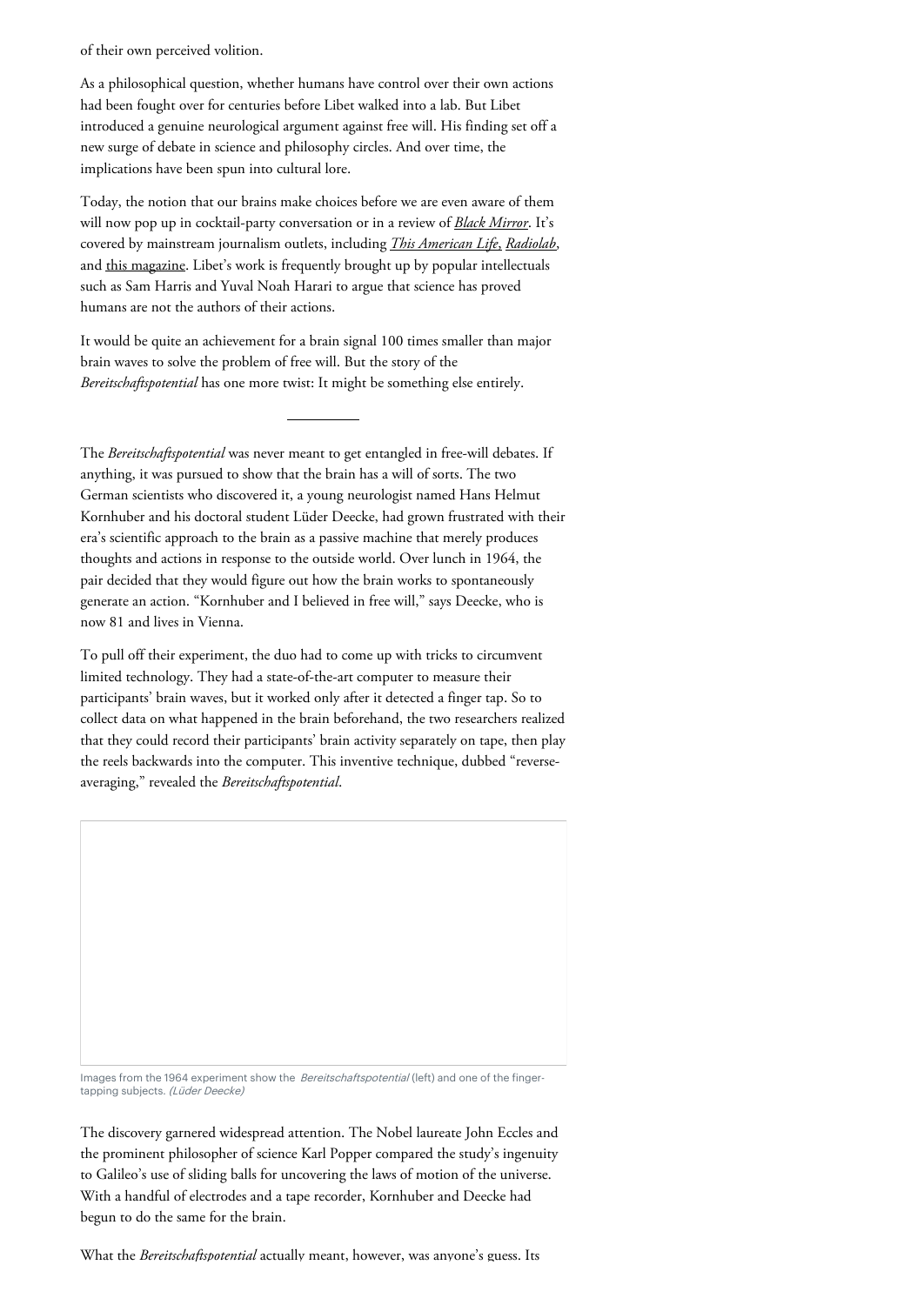rising pattern appeared to reflect the dominoes of neural activity falling one by one on a track toward a person doing something. Scientists explained the *Bereitschaftspotential* as the electrophysiological sign of planning and initiating an action. Baked into that idea was the implicit assumption that the *Bereitschaftspotential* causes that action. The assumption was so natural, in fact, no one second-guessed it—or tested it.

What the *Bereitschaftspotential* actually meant, however, was anyone's guess. Its

Libet, a researcher at the University of California at San Francisco, questioned the *Bereitschaftspotential* in a different way. Why does it take half a second or so between deciding to tap a finger and actually doing it? He repeated Kornhuber and Deecke's experiment, but asked his participants to watch a clocklike apparatus so that they could remember the moment they made a decision. The results showed that while the *Bereitschaftspotential* started to rise about 500 milliseconds before the participants performed an action, they reported their decision to take that action only about 150 milliseconds beforehand. "The brain evidently 'decides' to initiate the act" before a person is even aware that decision has taken place, Libet concluded.

To many scientists, it seemed implausible that our conscious awareness of a decision is only an illusory afterthought. Researchers questioned Libet's experimental design, including the precision of the tools used to measure brain waves and the accuracy with which people could actually recall their decision time. But flaws were hard to pin down. And Libet, who died in 2007, had as many defenders as critics. In the decades since his experiment, study after study has replicated his finding using more modern technology such as fMRI.

But one aspect of Libet's results sneaked by largely unchallenged: the possibility that what he was seeing was accurate, but that his conclusions were based on an unsound premise. What if the *Bereitschaftspotential* didn't cause actions in the first place? A few notable studies did suggest this, but they failed to provide any clue to what the *Bereitschaftspotential* could be instead. To dismantle such a powerful idea, someone had to offer a real alternative.

In 2010, Aaron Schurger had an epiphany. As a researcher at the National Institute of Health and Medical Research in Paris, Schurger studied fluctuations in neuronal activity, the churning hum in the brain that emerges from the spontaneous flickering of hundreds of thousands of interconnected neurons. This ongoing electrophysiological noise rises and falls in slow tides, like the surface of the ocean —or, for that matter, like anything that results from many moving parts. "Just about every natural phenomenon that I can think of behaves this way. For example, the stock market's financial time series or the weather," Schurger says.

From a bird's-eye view, all these cases of noisy data look like any other noise, devoid of pattern. But it occurred to Schurger that if someone lined them up by their peaks (thunderstorms, market records) and reverse-averaged them in the manner of Kornhuber and Deecke's innovative approach, the results' visual representations would look like climbing trends (intensifying weather, rising stocks). There would be no *purpose* behind these apparent trends—no prior plan to cause a storm or bolster the market. Really, the pattern would simply reflect how various factors had happened to coincide.

"I thought, *Wait a minute*," Schurger says. If he applied the same method to the spontaneous brain noise he studied, what shape would he get? "I looked at my screen, and I saw something that looked like the *Bereitschaftspotential*." Perhaps, Schurger realized, the *Bereitschaftspotential*'s rising pattern wasn't a mark of a brain's brewing intention at all, but something much more circumstantial.

Two years later, Schurger and his colleagues Jacobo Sitt and Stanislas Dehaene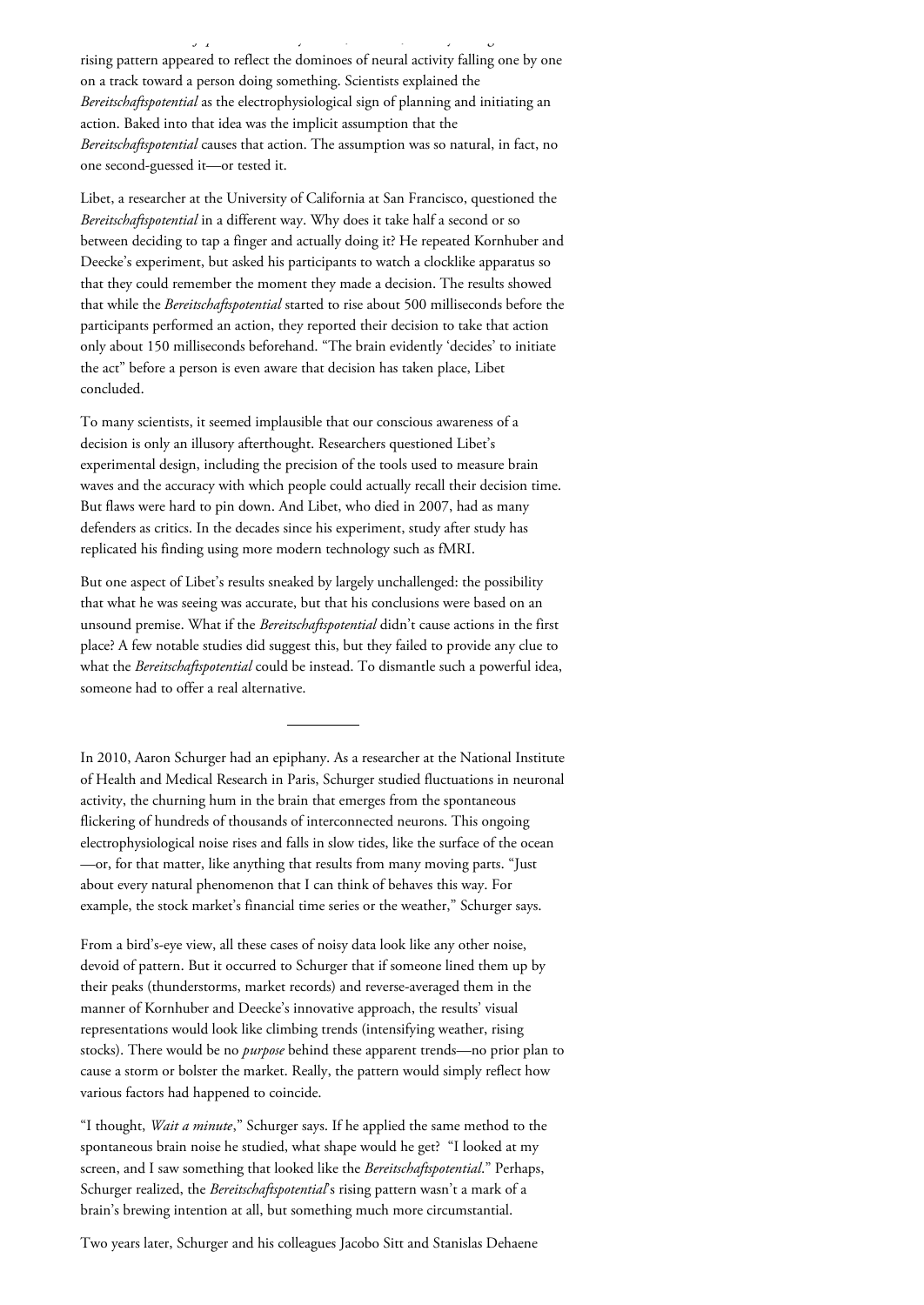[proposed](https://www.pnas.org/content/109/42/e2904) an explanation. Neuroscientists know that for people to make any type of decision, our neurons need to gather evidence for each option. The decision is reached when one group of neurons accumulates evidence past a certain threshold. Sometimes, this evidence comes from sensory information from the outside world: If you're watching snow fall, your brain will weigh the number of falling snowflakes against the few caught in the wind, and quickly settle on the fact that the snow is moving downward.

But Libet's experiment, Schurger pointed out, provided its subjects with no such external cues. To decide when to tap their fingers, the participants simply acted whenever the moment struck them. Those spontaneous moments, Schurger reasoned, must have coincided with the haphazard ebb and flow of the participants' brain activity. They would have been more likely to tap their fingers when their motor system happened to be closer to a threshold for movement initiation.

This would not imply, as Libet had thought, that people's brains "decide" to move their fingers before they know it. Hardly. Rather, it would mean that the noisy activity in people's brains sometimes happens to tip the scale if there's nothing else to base a choice on, saving us from endless indecision when faced with an arbitrary task. The *Bereitschaftspotential* would be the rising part of the brain fluctuations that tend to coincide with the decisions. This is a highly specific situation, not a general case for all, or even many, choices.

Other recent studies support the idea of the *Bereitschaftspotential* as a symmetrybreaking signal. In a [study](https://www.ncbi.nlm.nih.gov/pmc/articles/PMC3840801/) of monkeys tasked with choosing between two equal options, a separate team of researchers saw that a monkey's upcoming choice correlated with its intrinsic brain activity before the monkey was even presented with options.

In a new study under review for publication in the *Proceedings of the National Academy of Sciences*, Schurger and two Princeton researchers repeated a version of Libet's experiment. To avoid unintentionally cherry-picking brain noise, they included a control condition in which people didn't move at all. An artificialintelligence classifier allowed them to find at what point brain activity in the two conditions diverged. If Libet was right, that should have happened at 500 milliseconds before the movement. But the algorithm couldn't tell any difference until about only 150 milliseconds before the movement, the time people reported making decisions in Libet's original experiment.

In other words, people's subjective experience of a decision—what Libet's study seemed to suggest was just an illusion—appeared to match the actual moment their brains showed them making a decision.

When Schurger first proposed the neural-noise explanation, in [2012](http://www.pnas.org/content/109/42/E2904.abstract), the paper didn't get much outside attention, but it did create a buzz in neuroscience. Schurger [received](https://theassc.org/previous-winners/) [awards](https://actu.epfl.ch/news/dr-aaron-schurger-awarded-with-the-kaloy-prize-2-4/) for overturning a long-standing idea. "It showed the *Bereitschaftspotential* may not be what we thought it was. That maybe it's in some sense artifactual, related to how we analyze our data," says Uri Maoz, a computational neuroscientist at Chapman University.

For a paradigm shift, the work met minimal resistance. Schurger appeared to have unearthed a classic scientific mistake, so subtle that no one had noticed it and no amount of replication studies could have solved it, unless they started testing for causality. Now, researchers who questioned Libet and those who supported him are both shifting away from basing their experiments on the *Bereitschaftspotential*. (The few people I found still holding the traditional view confessed that they had not read Schurger's 2012 paper.)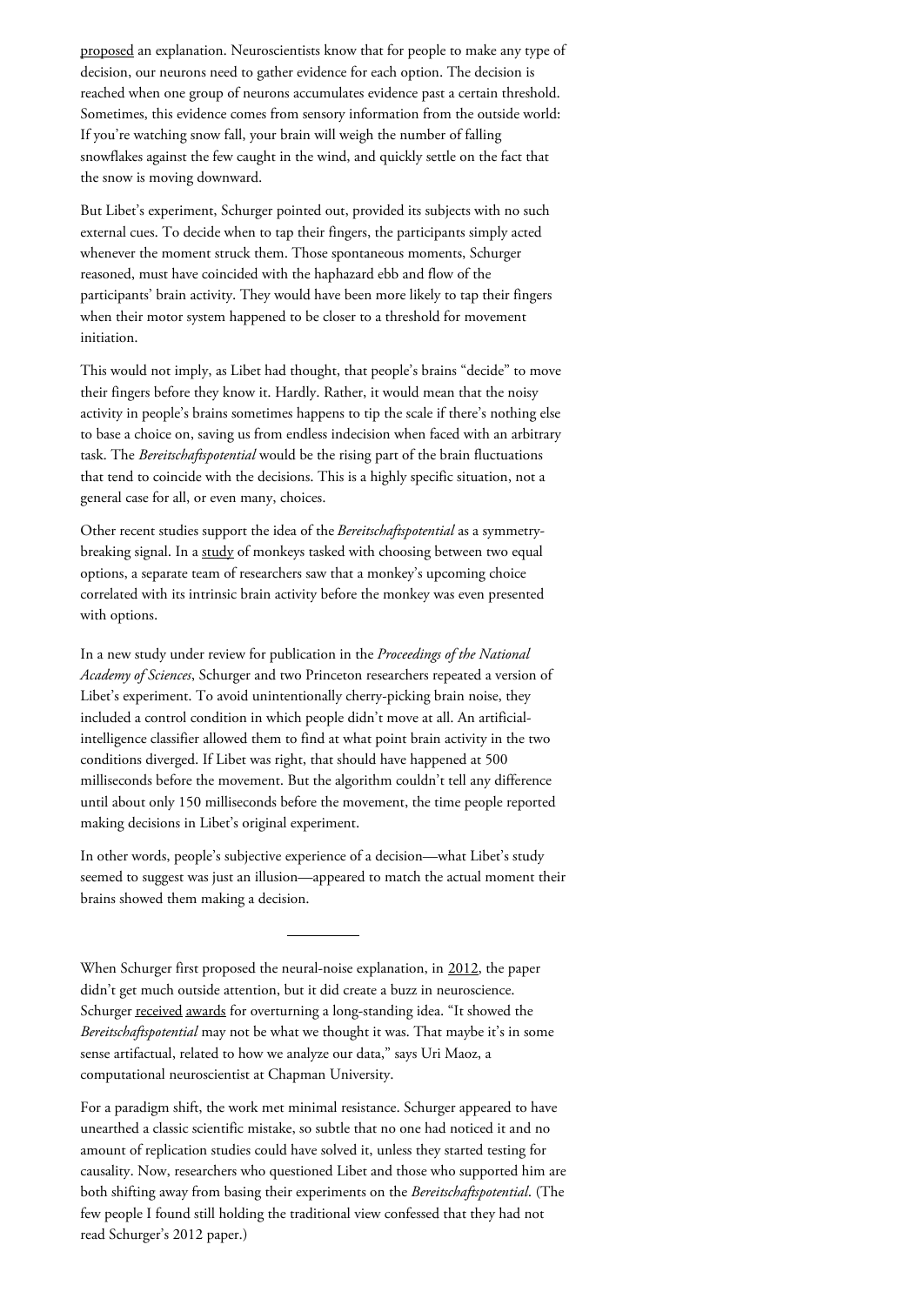"It's opened my mind," says Patrick Haggard, a neuroscientist at University College London who collaborated with Libet and reproduced the original experiments.

It's still possible that Schurger is wrong. Researchers broadly accept that he has deflated Libet's model of *Bereitschaftspotential*, but the inferential nature of brain modeling leaves the door cracked for an entirely different explanation in the future. And unfortunately for popular-science conversation, Schurger's groundbreaking work does not solve the pesky question of free will any more than Libet's did. If anything, Schurger has only deepened the question.

Is everything we do determined by the cause-and-effect chain of genes, environment, and the cells that make up our brain, or can we freely form intentions that influence our actions in the world? The topic is immensely complicated, and Schurger's valiant debunking underscores the need for more precise and better-informed questions.

"Philosophers have been debating free will for millennia, and they have been making progress. But neuroscientists barged in like an elephant into a china shop and claimed to have solved it in one fell swoop," Maoz says. In an attempt to get everyone on the same page, he is heading the first intensive research [collaboration](https://www.sciencemag.org/news/2019/03/philosophers-and-neuroscientists-join-forces-see-whether-science-can-solve-mystery-free?utm_campaign=SciMag&utm_source=JHubbard&utm_medium=Facebook) between neuroscientists and philosophers, backed by \$7 million from two private foundations, the John Templeton Foundation and the Fetzer Institute. At an inaugural conference in March, attendees discussed plans for designing philosophically informed experiments, and unanimously agreed on the need to pin down the various meanings of "free will."

In that, they join Libet himself. While he remained firm on his interpretation of his study, he thought his experiment was not enough to prove *total* determinism—the idea that all events are set in place by previous ones, including our own mental functions. "Given the issue is so fundamentally important to our view of who we are, a claim that our free will is illusory should be based on fairly direct evidence," he wrote in a 2004 book. "Such evidence is not available."

*We want to hear what you think about this article. [Submit](https://www.theatlantic.com/contact/letters/) a letter to the editor or write to letters@theatlantic.com.*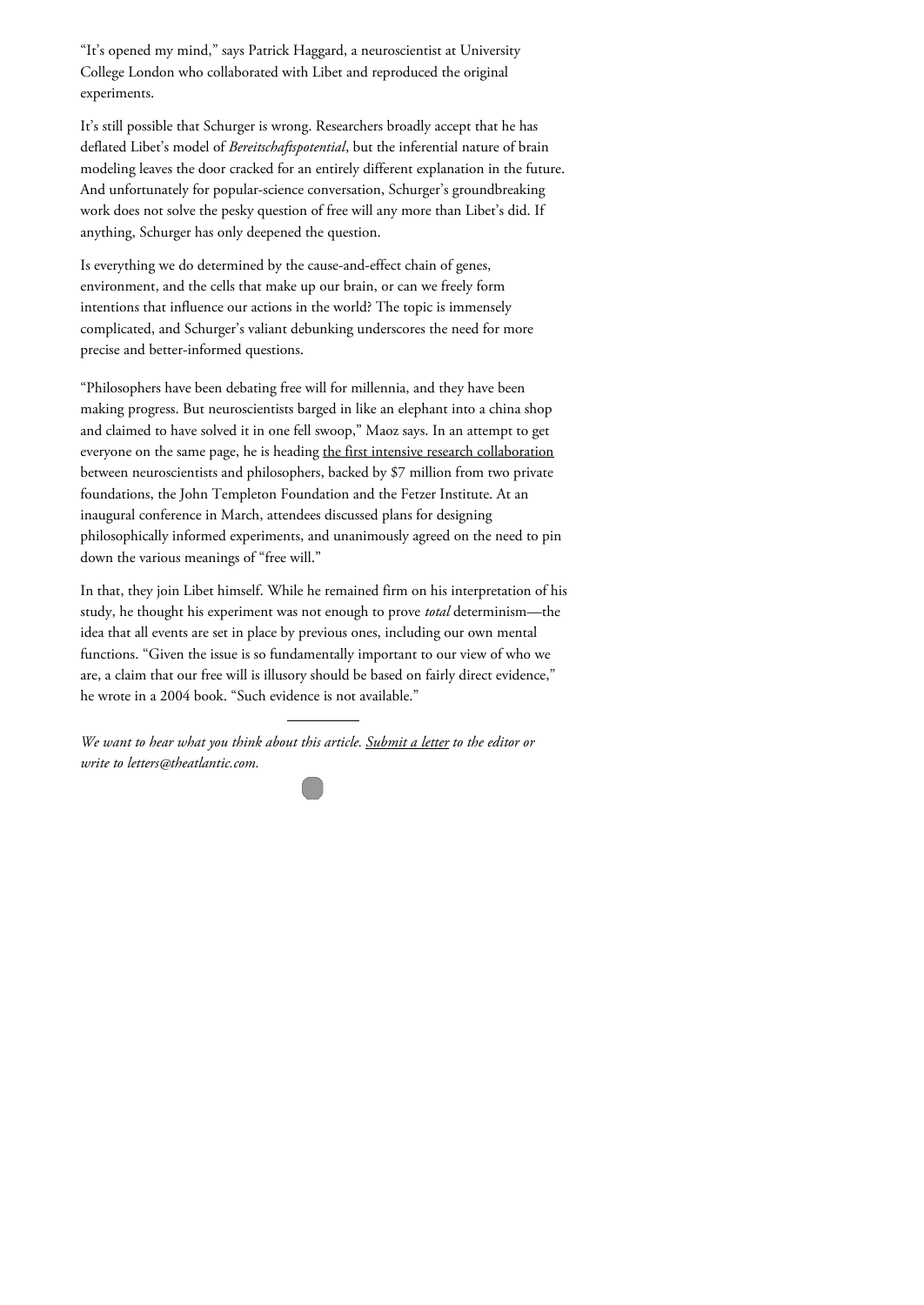